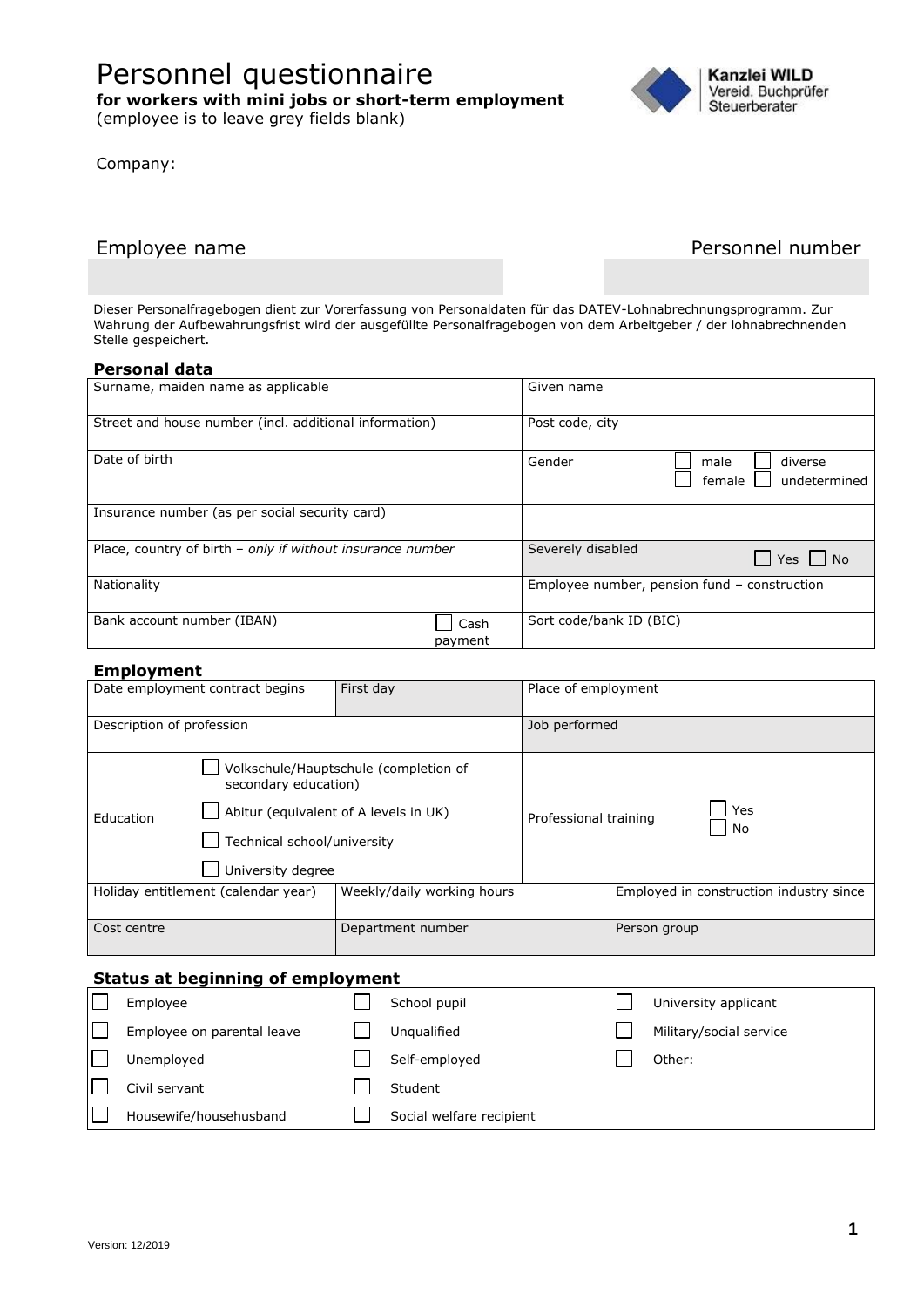# Personnel questionnaire

**for workers with mini jobs or short-term employment** 

(employee is to leave grey fields blank)

Company:



# Employee name **Personnel number** Personnel number

#### **Taxes** – Information as per income tax card

| Official Municipality/community key | Tax office number                                   | Identification number |                               |
|-------------------------------------|-----------------------------------------------------|-----------------------|-------------------------------|
| Tax class/factor                    | Number of exemptions   Denomination<br>for children | 2% flat tax           | <sup>1</sup> Yes<br><b>No</b> |

## **Social insurance**

| Health insurance                                                                                                                               | State | Private | Name of state/private insurer                                                                            |
|------------------------------------------------------------------------------------------------------------------------------------------------|-------|---------|----------------------------------------------------------------------------------------------------------|
| Accident insurance risk tariff                                                                                                                 |       |         | DEÜV-status                                                                                              |
| For workers with mini jobs only:<br>option for increasing pension insurance<br>payments (§ 5, para. 2, no. 2 Social<br>Security Code (SGB VI)) |       |         | Refuse pension-insurance option<br>Exercise pension-insurance option (waive pension-insurance exemption) |

#### **Compensation**

| Description | Amount | Valid from | Hourly wage | Valid from |
|-------------|--------|------------|-------------|------------|
| Description | Amount | Valid from | Hourly wage | Valid from |

#### **Capital-forming benefits (VWL)** – only required if contract is at hand

| Recipient                  | Amount                  | Employer share (monthly<br>amount) |
|----------------------------|-------------------------|------------------------------------|
|                            | Since                   | l Contract number                  |
| Bank account number (IBAN) | Sort code/bank ID (BIC) |                                    |

#### **Information on additional employment**

(for short-term employees also already terminated jobs from this calendar year)

| <b>Time period</b> | <b>Employer</b> | Type of work                                                 | <b>Weekly hours</b> |
|--------------------|-----------------|--------------------------------------------------------------|---------------------|
|                    |                 | Mini job<br>Non-mini job employment                          |                     |
|                    |                 | Short-term employment<br>Mini job<br>Non-mini job employment |                     |
|                    |                 | Short-term employment                                        |                     |

### **Electronical acceptance of certificates (Bea)**

 I object to my income statements (earned and additional) being forwarded electronically to the Bundesagentur für Arbeit (Federal Employment Office).